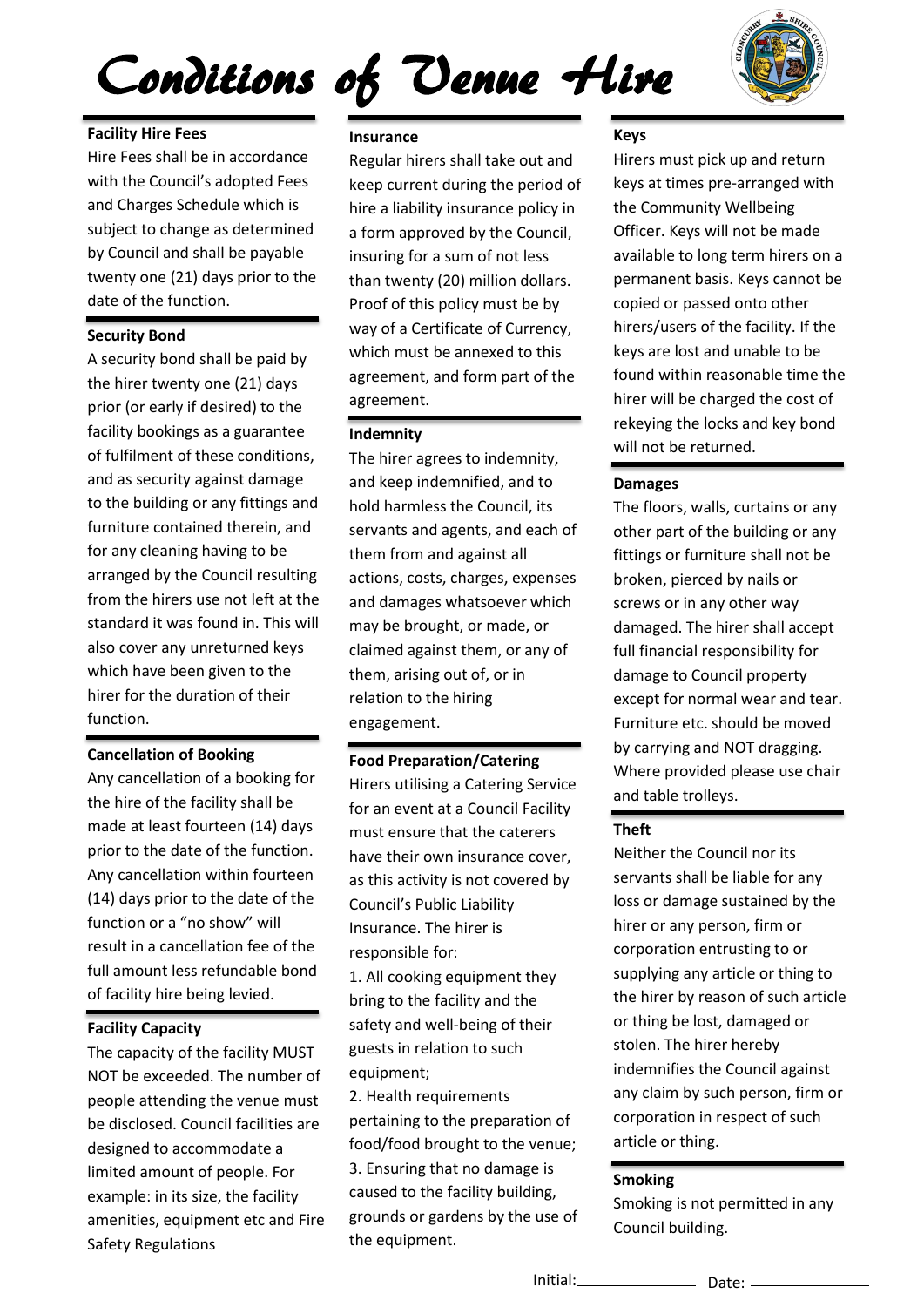## Conditions of Venue Hire



## **Electrical Equipment**

for use at this facility must be in<br>good condition and must have a All electrical equipment brought in for use at this facility must be in current electrical test Tag (AS 3760).

#### te<br>te **Waste**

bins. They are emptied on the<br>same routine general waste ensure they only use the bin<br>allocated to them for the hired in the bin must be removed by the<br>hirer.<br>———————————————————— Council's community facilities comprise standard green wheelie same routine general waste service for the suburb. Hirers must ensure they only use the bin function. Any waste not able to fit hirer.

#### **Signage**

No notice, sign, advertisement,<br>scenery, fittings or decorations building or attached or affixer<br>the walls, doors or any other the Community Wellbeing Officer. scenery, fittings or decorations of any kind shall be erected on the building or attached or affixed to portion of the building, fittings or furniture, without prior consent of

#### **Decorations/Stage Fittings**

No stage property, decorations,<br>electric lighting, naked lights of nature snall be brought into the<br>building without consent of the together with any catering<br>annliances or fittings shall I **Electrical equipment brought into the**  No stage property, decorations, any kind or articles of similar nature shall be brought into the Community Wellbeing Officer. All such articles and property appliances or fittings shall be removed by the hirer at the end of the function.

**facility MUST have a current electrical Test Tag (AS 3760). NO CONFETTI NO BLUE/YELLOW TACK NO SITCKY TAPE**

#### **Liquor/Alcohol**

The sale of liquor on the premises is forbidden unless the hirer obtains the necessary permit for their specific event from the appropriate authority:

#### [http://www.olgr.qld.gov.au/liquor/li](http://www.olgr.qld.gov.au/liquor/licensing/index.shtml) [censing/index.shtml](http://www.olgr.qld.gov.au/liquor/licensing/index.shtml)

If permit is required it must be produced to the Community Wellbeing Officer who shall make an endorsement on the Schedule to the application.

#### **Storage**

Storage availability for regular facility users is not automatically included in the Hire Agreement and must be discussed with the Community Wellbeing Officer. Storage of goods and equipment in the facility storage cupboards/areas is undertaken at the owners own risk. Council does not accept any responsibility or liability for theft or damage to items stored in or at the facility. It is recommended that users seek their own insurance cover for such items.

In the event that a hirer ceases hire of the facility on a regular basis, the hirer is required to collect all goods and/or equipment stored at the facility (Community Precinct). The hirer is required to arrange a suitable time to meet the Community Wellbeing Officer on site to remove the goods and/or equipment and to return the key. Upon return of the key and removal of the hirer's good and/or equipment the hirer's bond will be returned.

#### **Fire Safety Regulations**

The hirer (occupier) is responsible for the safety of guests attending their hired event/function. The Building Fire Safety Regulations 2008 must be enforced. The hirer is responsible for/but not limited to, the following:

1. Knowledge of the location of all fire exits in the facility and be capable of directing guests to thee fire exits as required;

2. Knowledge of the location of prescribed fire safety

installations/equipment provided in the facility; (instructions for use are detailed on all fire extinguishers.

3. Ensure doors to an evacuation route are not locked and can be opened; and to check that there are clear paths of evacuation from all occupied areas in the facility at all times;

Ensure occupants of the building can exit directly into open space or another place of safety;

1.Ensure you are fully aware of any mobility restrictions and other characteristics of persons attending; 2.Ensure that the number of persons in the building at any one time does not present an unreasonable risk to the safety of any person in the facility. 3.Enusre you are aware of and suitably manage the flammability of any item, utensil or piece of equipment introduced into the facility by the hirer. 4. Ensure that you undertake the following in relation to evacuation procedures for the facility: (A)Inform guests on the evacuation procedure;

(B)Arranging the evacuation of all persons from the hall including persons with special needs to a designated outdoor assembly area; (C)Check whether all persons have been

evacuated from the facility and the number/identity of any persons not accounted for.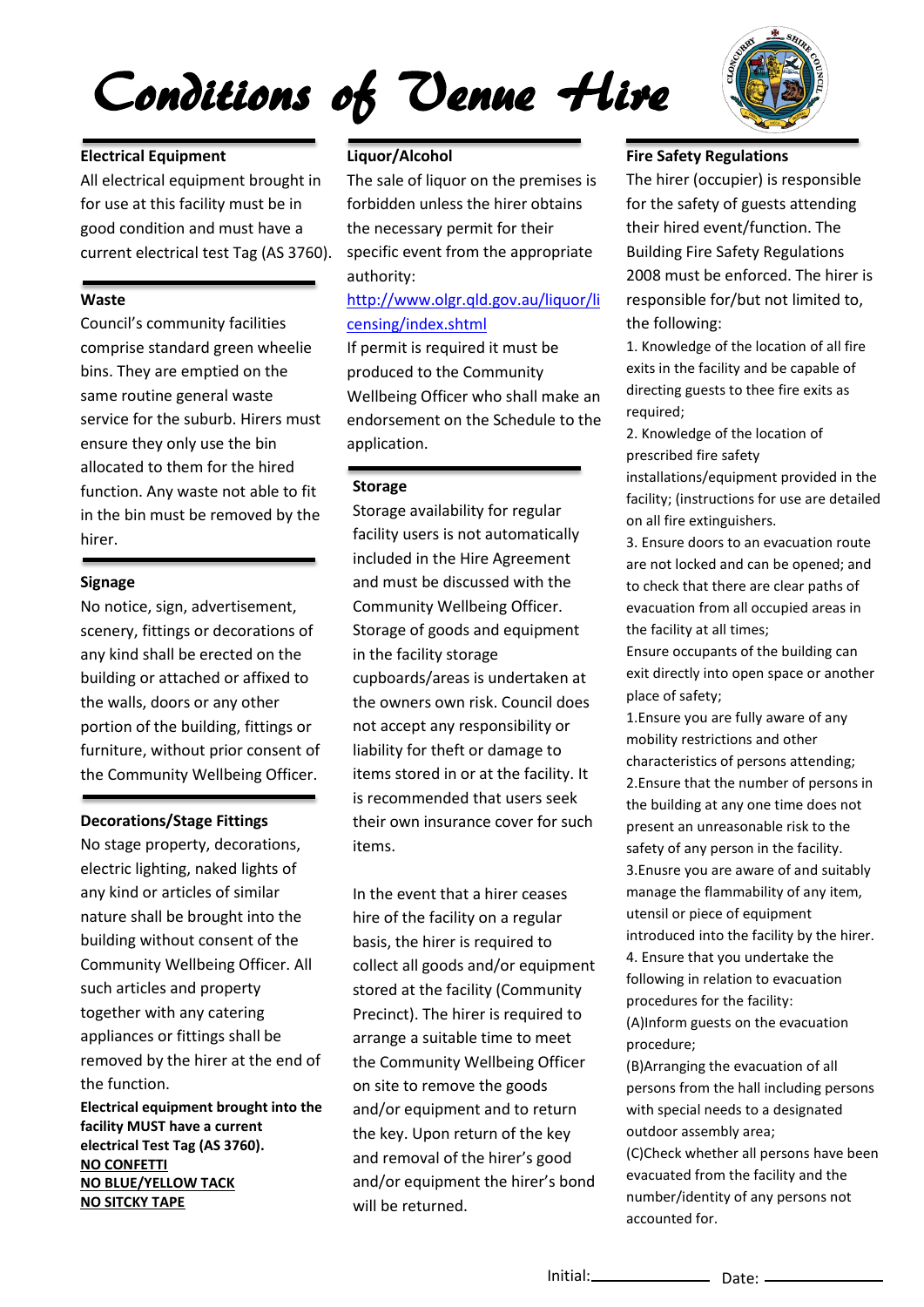## Conditions of Venue Hire

#### **Cleanliness**

**Clearniness**<br>The hirer is responsible for leaving the neatly stacked and correctly away) an<br>shall immediately remove all rubbish, or external premises resulting from the<br>condition in which the hirer left the hirer and deducted from their<br>refundable bond held in trust. premises in a clean and tidy state, (including returning all the furniture neatly stacked and correctly away) and refuse and waste matter. Any cost incurred by Council in cleaning internal condition in which the hirer left the premises shall be recoverable from the hirer and deducted from their

- $\mathbf{r}$  The floors must be left clean. If the floor in facility/hall is to be washed only warm water is to be used, NO DETERGENTS are to be used on timber floors or open space area.
- $\overline{\phantom{a}}$  All rubbish is to be removed from the facility and emptied into waste receptacles, additional waste to be removed from the area and correctly disposed of by the hirer.
- **The hirer is required to wash and dry crockery and cutlery after use. If rewashing is required, costs will be deducted from the bond.**
- The hirer is responsible for leaving the external areas in a clean and tidy state e.g. gardens, open space area, car park etc. must be left in the same condition as prior to the hire of the Facility. If cleaning is required, costs will be deducted from the bond as stated above.

*NB: The hirer must clean and vacate the facility by 2am the following morning unless organised prior with the Community Wellbeing Officer, as the facility may be hired the following morning.*

#### **Apply for refund of Hire Fees**

If you or your organisation wishes to apply to Council for a refund of hire fees please apply prior to the booking and follow the following procedure:

- Apply to Council through formal letter addressed to the Chief Executive Officer, outlining your event and why it would be beneficial for your organisation to have the fees refunded.
- This letter will be addressed at the next annual General Council meeting.
- Pending Council resolution, you will be required to pay the fee first prior to being refunded.
- **Please note:** Regardless of the outcome, the organisation will still be required to pay \$380 cleaning bond and \$94 key bond – Totalling \$474 when making a booking. This bond will be refunding to your organisation when the facilities are left clean and key is returned.
- **All letters to be submitted minimum of 6 weeks prior to the event date.**



#### **Police/Security**

The hirer shall, when so directed by the Community Wellbeing Officer or her representative, arrange police or security to be in attendance.

**Hirers are required to check that all doors and windows are locked and secure prior to vacating the premises. Any damage or theft which occurs due to the mentioned checks not being undertaken may result in associated costs being invoiced to the hirer.** 

The hirer must take precautions or make arrangements to prevent or restrict unwelcomed guests (including gate crashers) to the hired event .The hirer is responsible to shut down the function and secure the building if it gets out of control and arrange for guests to vacate the facility as a duty of care. The capacity of the facility must not be exceeded.

The hirer will incur the costs if damage or cleaning costs to the facility for failing to provide a safe environment and a duty of care to limit damage to Council property.